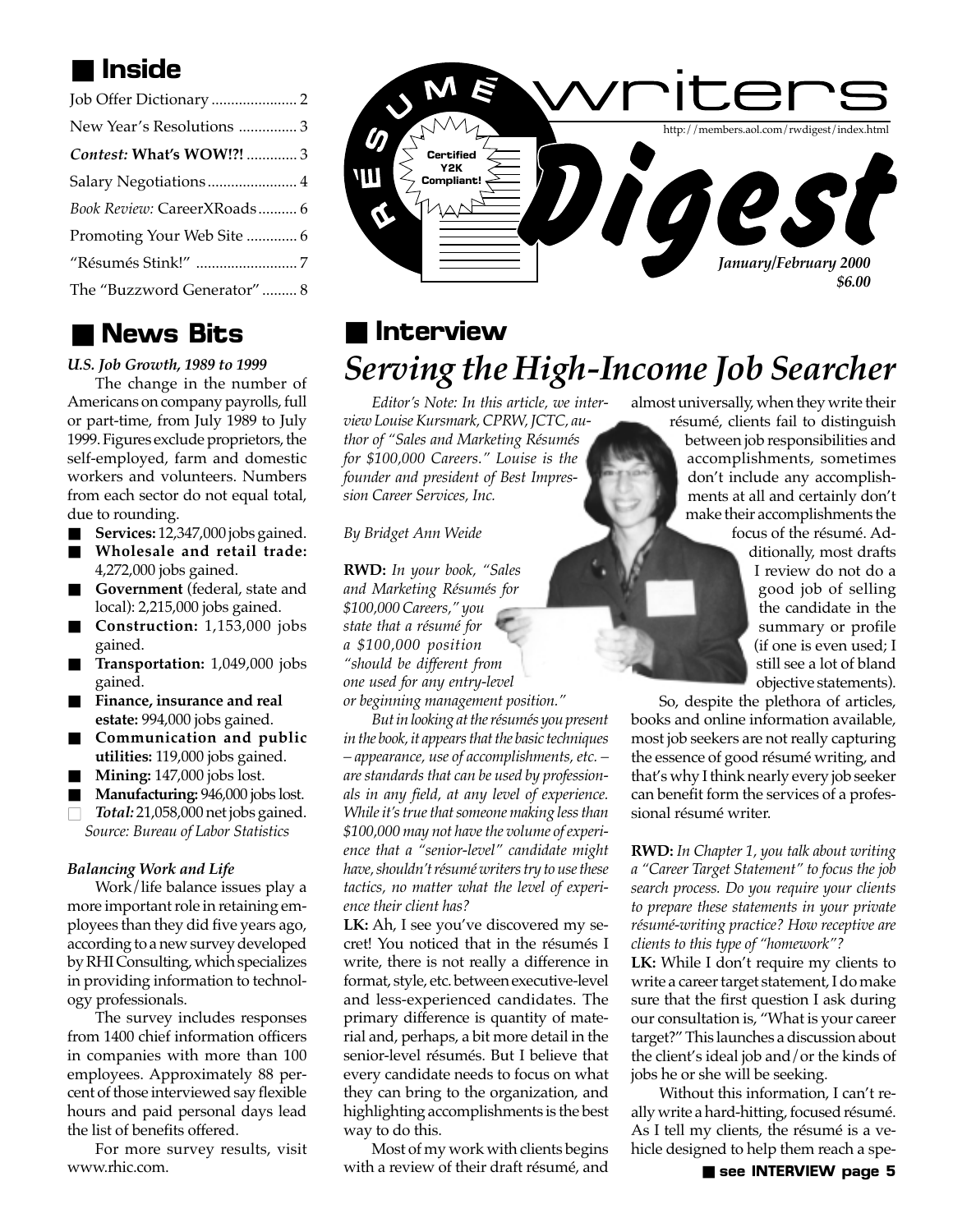## ■ **From the Editor Are You Ready for Some WOW!?!**

A recent article in *Entrepreneur* magazine, dubbed "Millennium Watch," described the future, circa 2005. The U.S. Census Bureau predicts the U.S. population will grow from 272 million in 1999 to 286 million in 2005. These consumers will have a median age of 36.6. The 40 to 44-year-old age group will be the larg-

est, followed by the 45 to 49-year-olds. California will still be the most

populous state, with at least 34.4 million folks residing there – a 5.9 percent increase over 1999's population. Texas will see a major racial shift, with the Latino population contributing to the state becoming a "minority-majority state" in about 2008. **How will these changes affect you?**

I predict that the need for résumé writing services will only grow as competition for jobs increases.

Already, people are putting off fulltime retirement and choosing to enter into "post-work careers." This is resulting in a need for "transitional work résumés" – similar to job-changer and return-to-work résumés being created for younger workers today.

I predict the length of résumés will also increase as employers need more information to evaluate a candidate's abilities to manage what are becoming increasingly technical responsibilities.



*Résumé Writer's Digest* is a bimonthly subscription newsletter to help résumé writers keep on top of changes in the human resources field, new developments in technology, and trends in the résumé writing field.

Each issue provides information about what successful résumé writers across the nation and around the world are doing, along with concise, timely information culled from a review of select periodicals.

How you interact with clients is also likely to change. On the PARW and NRWA Onelists, more and more résumé writers are sharing how they are using technology to interact with clients.

From talking to a lot of other (nonposting) résumé writers, however, I know that many résumé writers *(includ-*

*ing me!)* are unwilling to give up on face-to-face interactions entirely. I personally prefer to work with clients in person, although I *have* done long-distance and Internet-based consultations in the past.

The key issue is meeting your client needs. There will be clients who are unwilling – or unable – to meet with you in person. There will be other clients who do not have the technology to work with you by computer. Each résumé writer will be able to carve out a niche that will suit his or her needs.

Despite all the hype about the Internet, not *everybody* is online yet. We all have clients who have virtually no computer skills. They will need to "upgrade" themselves to meet the changing demands of the workforce … just as the résumé writing profession will need to change to meet the demographic trends of the new millennium.

*Let me know what's on your mind – what do you see as the trends of the future?*

*produced by:* Image Building Communications

*Editor:* Bridget Ann Weide

*For Subscription Information –* Call: 402.393-4600 Fax: 402.393-4603 E-mail: RWDigest@aol.com Write: RWD • P.O. Box 241621 Omaha, NE 68124-5621

Bimonthly (six issues/year) Annual Subscription: \$36 (US) PARW/NRWA Members: \$30 (US)

Letters to the editor are welcomed! However, comments may be edited.

*© 2000 – Image Building Communications. No information in this newsletter may be reprinted without the permission of Image Building Communications.*

## **Job Offer Dictionary**

Wouldn't your résumé clients like to know what employers *really* mean when they say…

#### **Competitive salary:**

We remain competitive by paying you less.

#### **Join our fast-paced company:**

There's no time to train you.

#### **Casual atmosphere:**

We don't pay enough to expect you to dress up.

#### **Must be deadline-oriented:**

You'll be six months behind schedule on your first day at work.

#### **Some overtime required:**

Some each night, and some each weekend.

#### **Duties will vary:**

Whatever needs done, you'll be doing it.

#### **Must have an eye for detail:** We have no quality control.

**Career-minded individual wanted:** Forget about having a family.

#### **Apply in person:**

If you're ugly, don't bother to apply.

#### **No phone calls, please:**

We've already filled the job; our call for résumés is a legal formality.

#### **Seeking candidate with wide experience:**

You'll need it to replace the three people who just quit.

#### **Problem-solving skills a must:**

You're walking into a company in perpetual chaos.

#### **Good communication skills:**

Management talks, you listen.

*– Author unknown*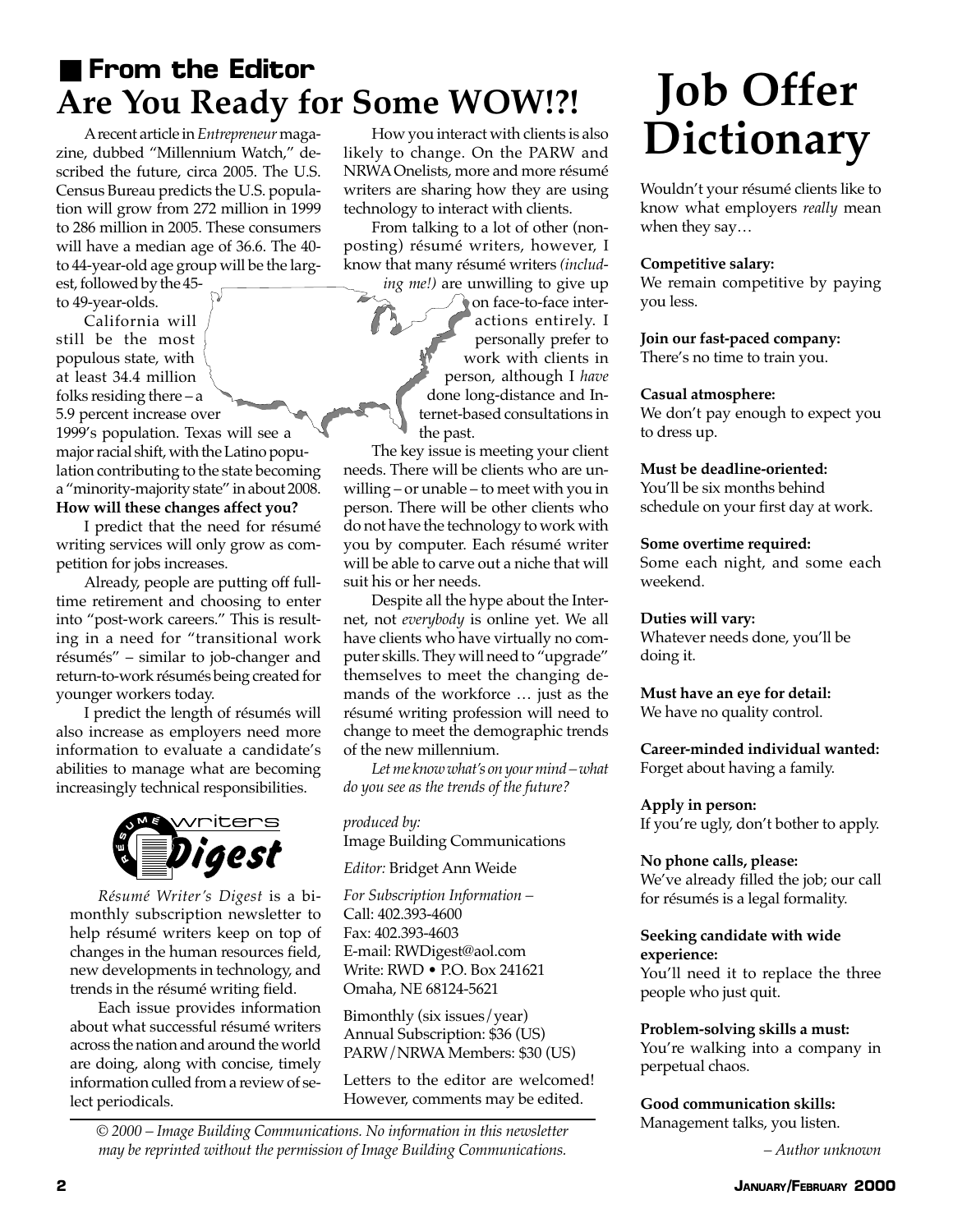## **New Year's Resolutions – For 2000 and Beyond**

*Reprinted with permission of Dr. Donald E. Wetmore*

At the beginning of each year, so many of us commit to changes and worthy goals to be accomplished in the next 12 months only to be disappointed come next Dec. 31 when we discover we are no closer to achieving those resolutions than we were on Jan 1. The noble resolutions we made early on became unstuck. So I looked at this dilemma and created four useful suggestions to increase the probability that your New Year's resolutions will stick this year.

1. **Quantify It.** Sometimes we are just too vague about what we want. Therefore, a resolution such as, "I want to lose weight this year," will probably fail. It is too vague. How much weight? Be specific. What would your ideal weight be, less what you weigh now, is what you are going after. It is not enough to resolve that, "I want enough money in the bank this year." Quantify. What specific amount would soothe your soul?

2. **Set a deadline.** Resolutions that are to be achieved "as soon as possible" wind up in the heap of "Someday, I'll…" Deadlines are commitments. Without a deadline as a self-imposed pressure point, getting started is easily postponed. You see, deadlines put us on the line and define when failure occurs. Deadlines also help us break the resolution down into little bite-sized pieces. For example, if your goal is to lose 25 pounds by June 30, that translates into approximately four pounds per month, one pound per week, or a daily reduction of caloric intake of just 500 calories per day. Now that's manageable. Until we quantify our goals, set a deadline, then break it down to its daily requirements, the resolution will forever seem unattainable.

3. **Change one or two things at a time.** We generally do not like change in the first place. We seek the familiar and avoid the strange. The more change you put yourself through, the higher the probability that your campaign will collapse. Focus in on one or two of the more important resolutions you seek to accomplish this year. When you achieve one or

the other, start on the next one. Don't overwhelm yourself with too much change all at once.

4. **Be realistic.** There's just something about the start of a new year that gets us all wound up for changes in our lives, sometimes extraordinary and unrealistic changes. We become much like the child

in the candy store whose eyes are bigger than his stomach. Be realistic. You can only accomplish a certain amount within a period of time. Don't saddle yourself with unrealistic resolutions that will only spell failure later on.

*You can contact Dr. Wetmore at ctsem@msn.com. Or check out his web site at www.balancetime.com*

#### *We asked résumé writers what their New Year's resolutions were, and here are some of the responses we received:*

"My New Year's resolution is to 'stop giving it away' and consistently implement sound management practices. I will focus this year on achieving 100% compliance relevant to securing signed service agreements/contracts, retainer fees of at least 50% of total and authorization to print forms. Part of this profit enhancing strategy will include changing my management mindset to concentrate more on providing excellence in terms of product and service and less on trying to develop a 'working friendship' with the client."

> *– Elizabeth J. Axnix, CPRW, JCTC Quality Word Processing*

"I don't make New Year's resolutions. I find it's a waste of my time. What I *do* do, however, is to go over my business plan and review it, review my financials, and do some brainstorming for future actions. Personally, I try to set goals rather than resolutions. Goals have steps, whereas resolutions are inflexible. I like flexibility!"

*– Tracy A. Bumpus, CPRW, JCTC Executive Director, RezAMAZE.com*

"I will rise earlier to meditate, walk my dogs regularly, balance my daily résumé work with my personal and household tasks, and end the evening in bed with my husband instead of working on business. (Alternately: buy a laptop so I can work in bed.)"

*– Roleta Fowler Vasquez Wordbusters Résumé & Writing Services*

"Triple my business the coming year, organize my work area and offer even better service to clients."

> *– Kim Little PCR Services Unlimited*

"1) Earn \$25,000 more than in 1999. 2) Restructure my business to a virtual office and work with local clients strictly via e-mail, telephone and fax. 3) Earn designation as JCTC and complete several of PARW's training workshops. 4) Reduce hourly workhours while concurrently increasing annual sales. 5) Offer more 'add-on' services to clients."

> *– JoAnn Nix, CPRW Beaumont Résumé Service*

"I am committed to continuing my endless journey toward discovering the ultimate time-management plan that will increase my sales receipts, yet allow me more time to enjoy other aspects of my life!"

*– Pat Hadley-Miller, CPRW The Write Word, Inc.*

"To increase business by crafting résumés 'over the phone.' Currently, all my work is done with the client in my office on a 'while-u-wait' basis, and 'over the phone' would be a natural transition for me. Where would I locate clients? Via a newsletter and through my network of existing résumé writers, who may be unable to serve clientele due to scheduling conflicts. Benefit: A client and I can now work together even if the client needs to remain home due to inclement weather or distance travelled. The client saves time, and I generate higher revenues."

> *– Marian Bernard, CPS, CPRW Regency Secretarial*

"To ask every client to send me a note about my services and send me at least one of their friends or relatives."

> *– Mike Fernandes Résumés and More*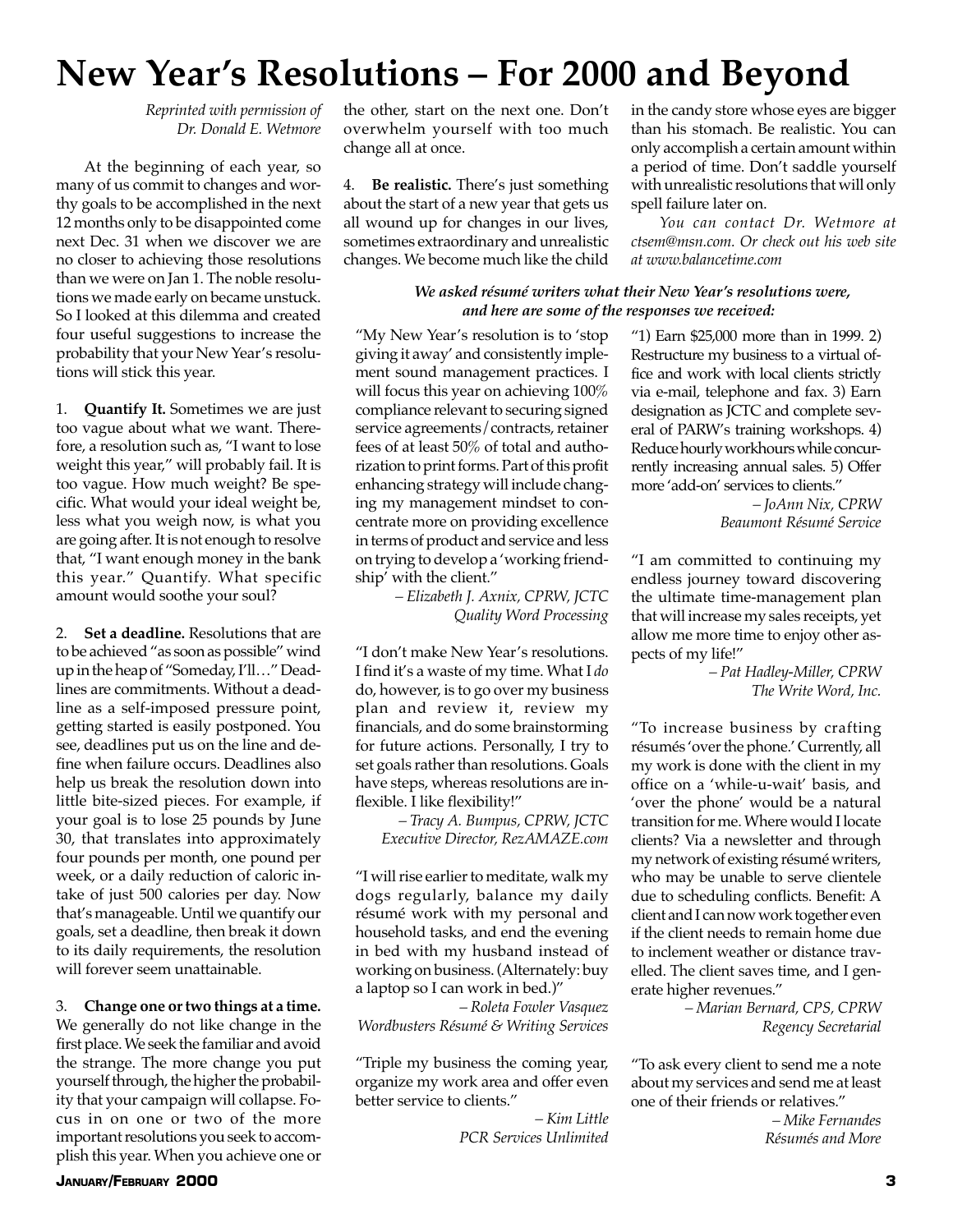## ■ **Contest!** *Last Issue's Winner…*

# *Résumé-Writing Business?*

In this month's Letter from the Editor (see page two), we talk about the "WOW Factor" – how you can set your business apart from the pack and knock the socks off your clients. What WOW In this month's Letter from the Editor<br>(see page two), we talk about the<br>"WOW Factor" – how you can set your<br>business apart from the pack and knock<br>the socks off your clients. What WOW<br>Factors have you introduced into your

Fax or e-mail your response by February 21, 2000, and you could win a copy of Tom Peters' book, *"The Tom Peters Seminar"*

> ON LETTERHEAD, **FAX** TO: 402.393.4603

OR **E-MAIL** TO: RWDigest@aol.com

Contest winner will be announced in the March/April 2000 issue of *Résumé Writer's Digest!*

## *What's WOW About Your* | *What Changes Do You See?*

*Last issue, we wanted to know…* **What is the biggest change you've seen? What one change has had the most impact on your résumé-writing business?**

*Our Winner is:* Kelley Smith, CPRW Advantage Résumé Services – Sugar Land, Texas

#### *Kelley wrote:*

"The biggest change I've seen, which had the biggest impact on my business, is the change in attitude toward home-based businesses. When I officially started my business in 1996 (I was operating unofficially for several years), I felt like I needed a commercial office space in order to project a professional image. With the proliferation of homebased businesses, the media attention they have received, and books and magazines targeting home offices, the attitude has changed dramatically. I moved my business from a commercial office to a home office in December of 1998 and have experienced little resistance from prospective clients. I try to avoid seeing clients in my home by pushing my "virtual office" as a convenience. This has impacted my business by significantly reducing my overhead, as well as my dry cleaning bill!"

## **Salary Negotiations and Your Client**

**Dear Sue:** What is the appropriate way to respond when asked about salary history or salary requirements when applying for a job?

*– Curious*

**Sue Says:** I asked Lawrence Alter, president of The Arthur Group, a Minneapolis career development company, to help answer your question. He does not recommend exposing your existing, previous or desired compensation levels. When you tell someone what you are earning or what you wish to be earning, then you could be limiting yourself. It is not uncommon for a candidate to be eliminated by their previous or desired level of compensation because the employer feels that they are not an affordable option, or that they have not been at a high enough level of responsibility.

If the figure disclosed is on the low side, it could limit the amount of salary the new employer might be willing to offer. For example, if an employer has a budgeted range of \$65,000 to \$70,000 and you say that you've been earning \$55,000 or would like to earn \$55,000, you are not going to be effective at negotiating. Chances are you will be brought in at or below the minimum of the budgeted range.

Today there is a concept that if an individual (especially one seeking a management opportunity) cannot effectively negotiate their value to a company, that they will not be an effective negotiator for the company.

*Alter offers these additional suggestions:*

- 1. Never include salary history in a résumé or application, even when requested. If your background is strong enough and you meet the majority of the qualifications, the company will most likely contact you anyway.
- 2. When filling out an application, when you are asked for your current compensation, write, "Will discuss in interview." If asked for desired compensation, indicate "negotiable."
- 3. When asked about your current sal-

ary in an interview, you can respond by saying, "Frankly, I would like to see my income with your company based on the responsibilities of this position and what you believe my skills are worth to your company, not on what I have been earning." Then follow with this question, "What is the range you have budgeted for this position?" Or you might respond by saying, "I'm really not comfortable addressing my previous [or current] income, because it isn't a fair indicator of the strengths I bring to this new opportunity." Then follow by asking, "What are you looking to compensate someone – what is your range?"

Alter has written a book, *Tomorrow is Today,* which is a guide to managing the job search process.

*– Excerpted by permission of Sue Morem.*

*Sue Morem is a professional speaker, trainer and syndicated columnist. She is author of the best-selling book, "How to Gain the Professional Edge." You can contact her by e-mail at MZBIZNIZ@aol.com or visit her web site at www.suemorem.com.*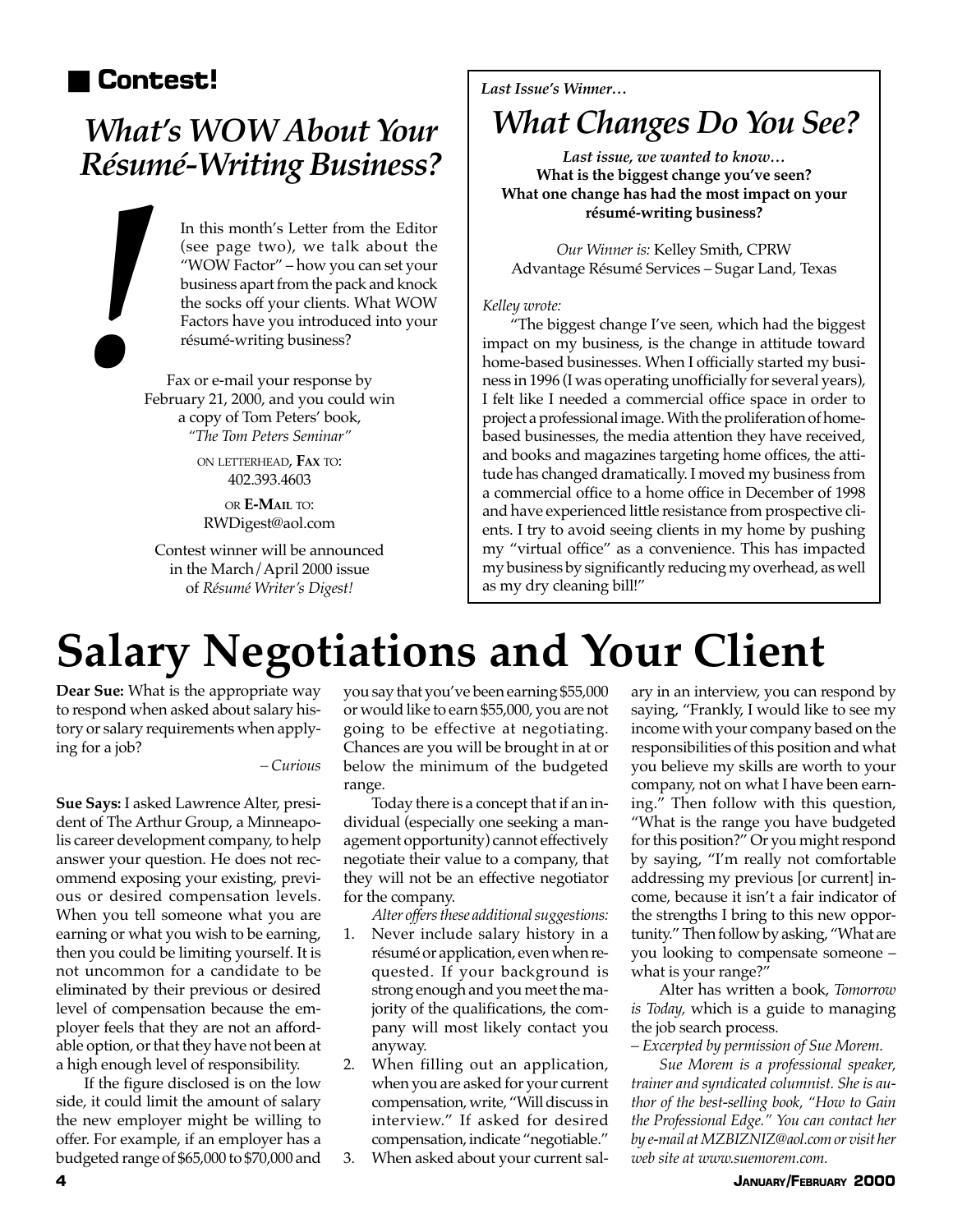## ■ **PROFILE** *Louise Kursmark: Working With the \$100,000+ Crowd*

#### **continued from page 1**

cific destination, and without knowing that destination, I cannot write a résumé that will help them achieve their goal.

I do, however, quite often give clients the "homework assignment" of preparing "CAR stories." When we meet, they can't always come up with specific examples of key accomplishments. I ask a lot of probing questions, but sometimes the material just isn't there. Since the time between consultation and draft is about a week in my practice, I encourage clients to think about their careers and give them a specific format (Challenge-Action-Result – or CAR) for them to "tell me a story" about something they've done in their careers. They forward these stories to me by e-mail or fax, and this information is usually included, to some extent, in the résumé.

As I also tell clients, preparing these stories will be excellent practice for interviewing; they'll have specific examples at the tip of their tongues and they'll have learned a story-telling format that is easily understood by the listener and can be called upon quickly during the interview, in response to a whole host of questions. So the "homework" time is never wasted.

#### **RWD:** *What is the greatest challenge about working with the \$100,000 professional?*

**LK:** The greatest challenge in working with six-figure executives is the expectation of excellence. These are, for the most part, experienced individuals who have seen a lot of résumés, done a lot of hiring and reviewed a tremendous amount of sales and marketing materials. So they know effective copy when they read it (though they can't always write it themselves).

I am always on my mettle to produce my best work. In general, I do not find this clientele to be difficult or demanding; they are accustomed to delegating, and once they have made the decision to entrust me with their résumé, they don't micro-manage the process. They will ask my opinion and respect my expertise.

So they're not difficult to work with, but I do challenge myself to earn their high regard.

**RWD:** *What is the greatest reward about working with the \$100,000 professional?*

**LK:** The reward comes from meeting the challenge. It is tremendously satisfying to meet the high expectations of these clients. Also, they are typically very accomplished individuals, so it's not a matter of "pulling teeth" or "creative writing" to find material for the résumé!

The difficulty sometimes lies in pruning the material to keep the résumé to two or three pages. I thoroughly enjoy working with this level of clientele and normally establish excellent rapport with clients, whether we work face-to-face or by phone and e-mail.

Also, they are open to suggestions for additional services and not at all hesitant about investing the resources necessary for a comprehensive job search.

So it's satisfying to recommend, for instance, an e-mail distribution to venture capital firms and have the client readily agree to a several hundred-dollar fee for the service.

### **"Résumé writing is not the kind of profession that you can learn once and then relax and assume you know it all…"**

**RWD:** *Your book is aimed at the do-it-yourself crowd – a book designed to help \$100,000+ sales and marketing professionals to write their own résumés. With this in mind, how do you see your résumé-writing colleagues benefiting from reading this book?* **LK:** As a professional résumé writer myself, I'm always seeking to expand my knowledge and expertise. I own a whole stack of résumé books aimed at the jobseeker market; I find terrific examples, rationale for specific approaches, language for unfamiliar industries and other helpful information.

Résumé writing is not the kind of profession that you can learn once and then relax and assume you know it all and you'll know it forever. So I do think other résumé writers can benefit from my book, particularly if they want to expand

their expertise, or if they feel uncertain about writing résumés for senior sales and marketing people or executive clients in general.

**RWD:** *Does putting such a thorough, wellwritten book together threaten the professional résumé writer who otherwise would have been called upon to help these professionals write their résumé?*

**LK:** [Are] résumé books in general – and my book in particular – in any way threatening to the résumé-writing business? *No way!*

I think these books communicate the importance of a well-written résumé and, quite often, help readers to understand that they can't produce a résumé of the highest quality on their own. There will always be do-it-yourselfers – some readers of this newsletter may do their own taxes, or clean their own houses or change the oil in their cars. But that doesn't mean that CPAs or house-cleaning services or quick-lube companies are going out of business!

Also, just because someone *can* do something on their own doesn't mean they want to, or that it's the best possible use of their time. Our ideal clients realize this – and I firmly believe there are a *lot* of this kind of client and that the market for our services is huge and will continue to grow.

Just a few weeks ago, I received a call from a client in Arizona who had bought and read my book and then contacted me to help him write his résumé. This reinforces my belief that books on résumé writing will help some people but will prompt others to seek professional assistance.

And I believe they increase the visibility of our profession and elevate the perception of our skills in the eyes of the general public.

– *Sales and Marketing Résumés for \$100,000 Careers* is copyright © 2000, JIST Publishing. It is available at your local bookstore, on many online bookstores (including www.amazon.com, www.borders.com, and www.barnesandnoble.com.

You can also order it directly from JIST Works, Inc. at www.jist.com.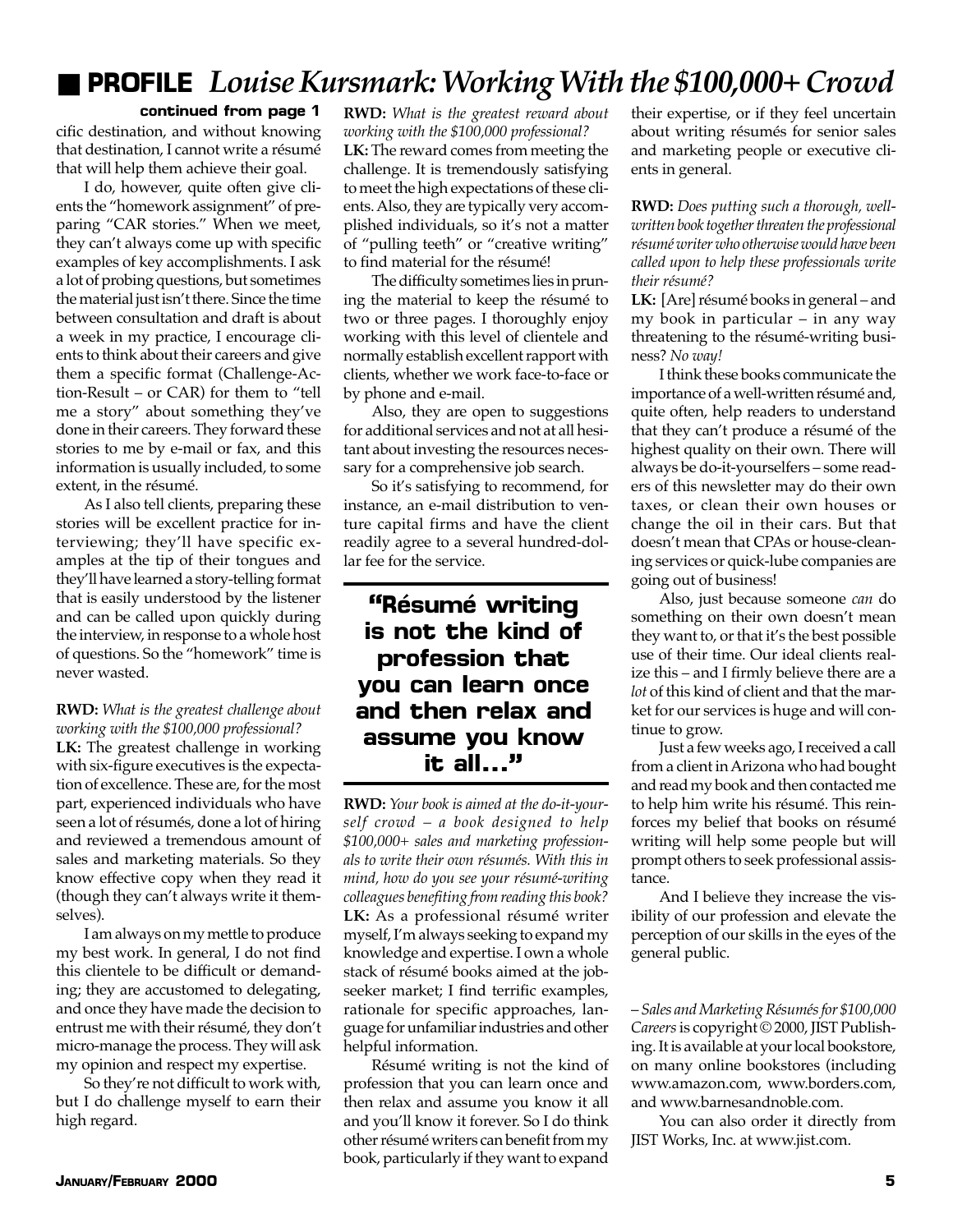## ■ **Book Review** *CareerXRoads: Add It To Your Bookshelf!*

When I received this book to review, I thought it looked pretty interesting. Then I started using it with my clients, and now I can't do without it!

My clients are impressed that I have – at my fingertips – a comprehensive resource guide for many of the major careeroriented web sites.

The book is *"CareerX-Roads 2000: Where Talent and Opportunity Connect on the Internet,"* by Gerry

Crispin and Mark Mehler. *(CareerXRoads is pronounced "Career Crossroads.")*

Co-author Mark Mehler describes their book as the "Consumer Reports" of career web sites. That is, none of the more than 500 sites reviewed, nor any of the more than 1500 sites catalogued, have paid for their presence in the book. Therefore, résumé writers can be assured of complete honesty in each site's rating.



Each listing includes contact information, the number of jobs available, the cost to post and see *jobs* and the cost to post and see *résumés*.

I have found the book to be helpful in a number of situations. For example, I recently worked with a Certified Public Accountant in a senior management position. He was looking for a similar position with a large company, and wanted to know about the experience and skills that other individuals looking for that type of job were emphasizing.

On page 91, I found a listing for "Accounting.com," – Careermosaic's



"Accounting & Finance Jobs" site. The site offers the opportunity to view résumés for free, so I pulled up the site and printed out the profiles for several similar candidates. My client was happy to see what we had emphasized for him was also emphasized in these résumés, and we culled a few additional keywords that he hadn't thought to mention.

Another benefit is the "Corporation Staffing Pages" index. A client wanted to apply to Lucent Technologies, and I found www.lucent.com/ work/work1.html. among the 381 URLs for *Fortune 500* companies listed.

#### **Obscure Technical Specialties**

Another client was looking for a position in medical product sales, so I turned to the index and located "MedicalDeviceJobs.com." He was impressed with how fast I found an appropriate listing (and I didn't even have to spend half an hour sorting through the results brought up by a search on Yahoo!).

#### **Identifying Specialized Sites**

The depth of the listings shows how much time the authors have devoted to compiling this directory. (This is the fifth edition.)

For example, if I worked with research & development clients, I'd recommend www.sciencemag.org (the web site of the Science Professional Network).

Work with "sales agents and land barons"? Consider www.real-jobs.com (Real Jobs-Real Estate) or "Real Estate Job Store," www.RealEstateJobStore.com.

Working with recent college graduates? They'll be happy with the list of "excellent opportunities to find that first job," including *"College Grad Job Hunter"* (www.CollegeGrad.com), *the Adguide College Recruiter Employment Site* (www.adguide.com), and *"Graduating Engineer & Computer Careers Online"* (www.GraduatingEngineer.com).

This is a book every résumé writer should have on his or her bookshelf.



In our second installment in this occasional series on using the Internet to promote your résumé-writing business, Kevin Skarritt, of Acorn Creative, outlines how to market your web site.

1. **Affiliations and Endorsements.** Establish credibility for yourself and drive traffic to your site, Kevin says. Several of your colleagues have established themselves as resident "experts" online. For example, Kim Isaacs is the expert for Monster.com. *(CareerXRoads,* reviewed on this page, offers hundreds of unexplored opportunities).

2. **Reciprocal Linking.** Make your web site a resource for information. Create a separate page for links and explore opportunities for reciprocal links. *(See www.JustYourType.com for examples.)* By the way, it is *not* okay to just copy other people's links.

3. **Register With Search Engines.** Each site has its own protocol. Or you can pay a service to do this for you. For example, check out Microsoft's BCentral.com (packages start at \$24.95).

4. **Pay to Attract Traffic.** Sites like GoTo.com allow you to "buy" placement on their search engine. Kevin recommends looking for less-used words ("resume writer" is bidding as high as \$.21 per click-through.)

5. **Creative Approaches.** Don't forget to list your URL everywhere in the "offline" world, including on magnetic car signs, mugs, caps and pins.

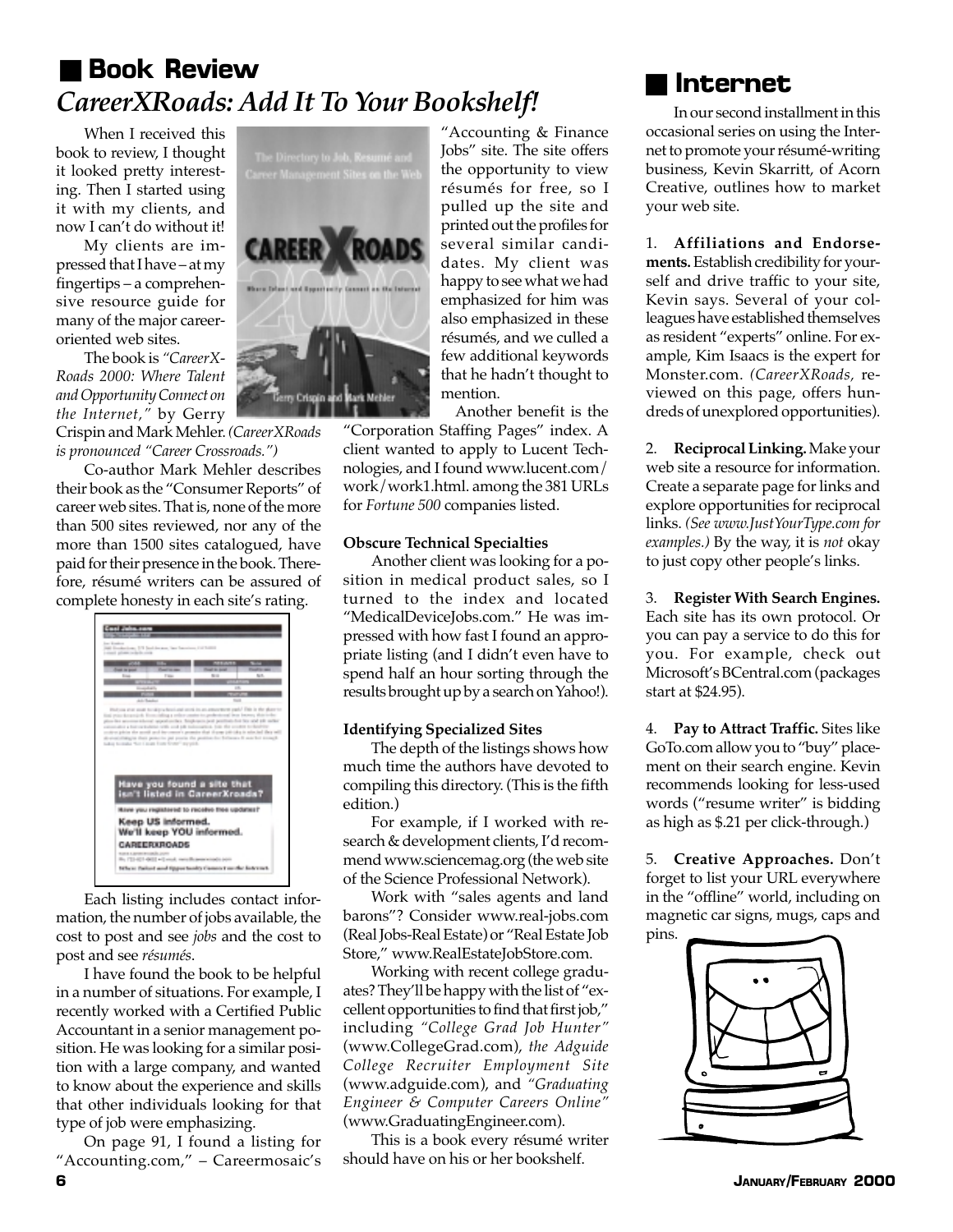## *"Résumés Stink: Start Asking for a Portfolio"*

*The following article is reprinted with permission from Dr. John Sullivan, Head Professor/Professor of Human Resource Management in the College of Business, San Francisco State University.*

*Food for thought for those of us whose professions rely on human resource professionals reading the résumés we create. Does it create an opportunity for another profit center? Or a threat to our profession?*

*We'd love your opinion! E-mail your responses to RWDigest@aol.com*

Recruiters have been "placing ads and reading résumés" for decades. As an HR professor, I get to review hundreds of résumés and I never have understood why any HR professional would rely on it as an accurate source of information about a candidate. If you really want to find out about a candidate, go beyond the résumé and ask for a "professional portfolio."

As a candidate for a position, you might also find that a portfolio gives you a competitive advantage above others who merely provide a résumé.

The difference is obvious. Can you imagine how easy it would be to miss an opportunity for calling in Michelangelo, based on a word description of his picture…Mona Lisa? As they say, "a picture is worth a thousand words!"

#### **Why Résumés Stink**

- They are shallow and dull to read;
- They are full of words but they give few details due to their one- to twopage length;
- They are one-dimensional and can't demonstrate technology or visual arts;
- They are focused on the past and not on what you can do in the future;
- Words in a résumé are a poor way of showing what most people can actually produce;
- They are full of mis-truths and omissions because it's easy to "mislead with words";
- They are often written by others and thus do not reflect the actual writing skills of the candidate.

#### **Advantages of Portfolios Over Résumés**

- They allow you to review actual work in order to assess its quality;
- By looking at actual work samples, you often find candidates that appear to have "insufficient experience" on their résumé actually have capabilities beyond their years;
- They allow you to assess creativity because they give the candidate some leeway in the work they include in their portfolio;
- A portfolio can include videos, pic-

## **Joke of the Day:** *Read Between the Lines*

- 1. Bob Smith, my administrative assistant, can always be found
- 2. hard at work in his cubicle. Bob works independently, without
- 3. wasting company time talking to colleagues. Bob never
- 4. thinks twice about assisting fellow employees, and he always
- 5. finishes given assignments on time. Often he takes extended
- 6. measures to complete his work, sometimes skipping coffee
- 7. breaks. Bob is a dedicated individual who has absolutely no
- 8. vanity in spite of his high accomplishments and profound
- 9. knowledge in his field. I firmly believe that Bob can be
- 10. classified as a high-caliber employee, the type that cannot be
- 11. dispensed with. Consequently, I duly recommend that Bob be
- 12. promoted to executive management, and a proposal will be
- 13. executed as soon as possible.

#### *Addendum:*

That idiot was standing over my shoulder while I wrote the report sent to you earlier today. Kindly re-read only the odd-numbered lines.

*– Author unknown*

 $\overrightarrow{c_{1}}$ 

tures, product designs and other three-dimensional items that can't be in a résumé;

- It can include floppy disks, CDs and web pages so that technology and software can be demonstrated;
- This practice gives managers more exposure to the actual work being done by other firms and thus it is a form of benchmarking and competitive intelligence;
- Because portfolios take some effort, they demonstrate a degree of commitment on the part of the candidate that is not required in a résumé;
- It can focus on what you will/can do, as opposed to what you did do in the past;
- A "picture is worth a thousand words";
- It improves the quality of your hires.

Think about it. If you were going to hire an artist (or a musician or a chef), would you want to read about their paintings…or see them? If you were going to hire a programmer – wouldn't you want to see some actual code they had written? Well, you can see the actual work of your candidates if you request a portfolio in addition to a traditional résumé.

#### **Many Fields Already Use Portfolios**

There are a number of candidate fields that regularly prepare portfolios. These include artists, musicians, writers, graphic design professionals, illustrators, web designers, etc. Hiring managers in these fields review these portfolios for content, creativity, etc. and since they are

#### ■ **see PORTFOLIO page 8**